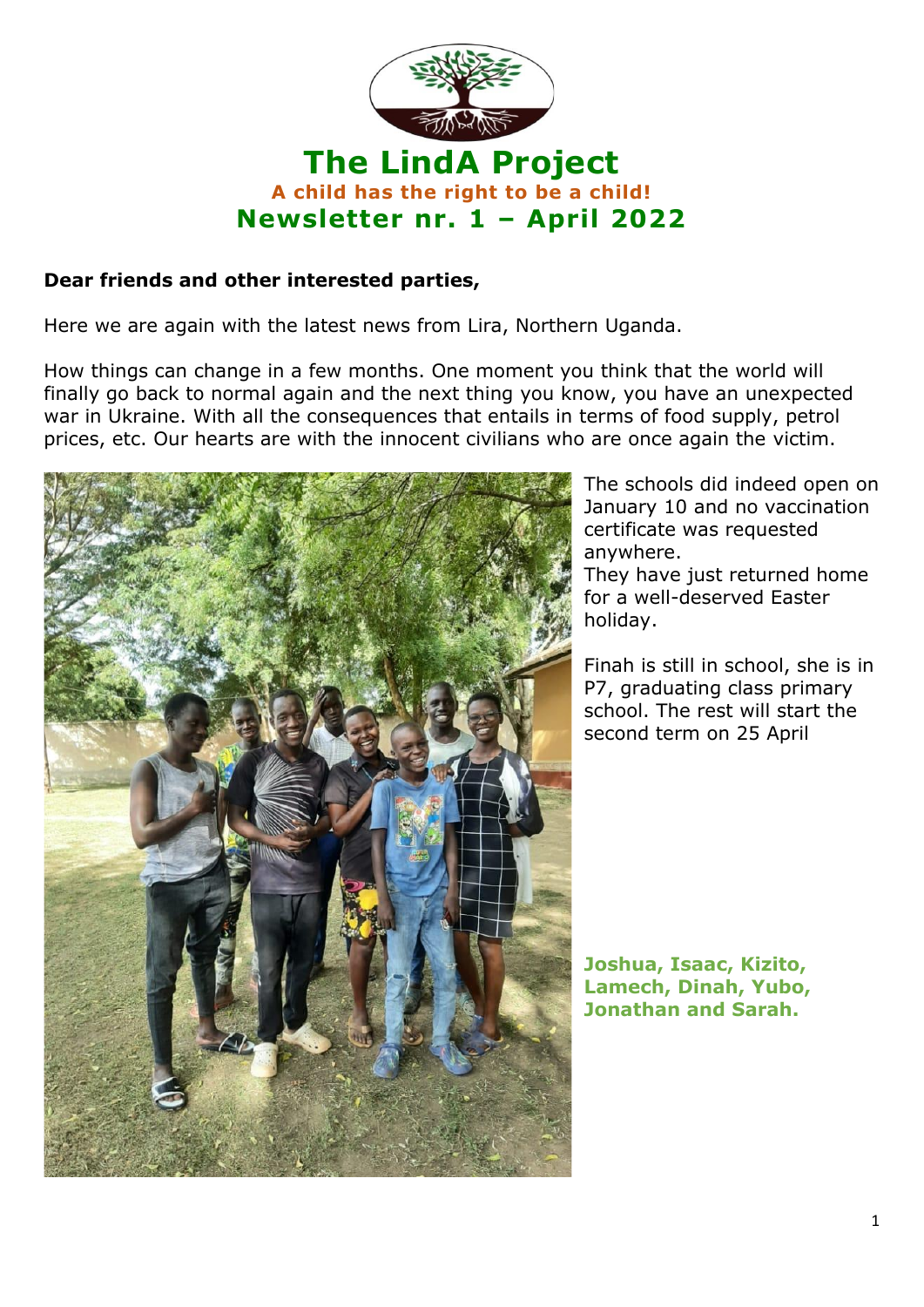During the two-year lockdown, several children were brought to distant relatives. One of them was **David Odur**. He has family in another district, Pader. It was not easy, his grandmother died and the rest of the family did not want to take care of him. Then he went to live with friends in Moroto District. We only found out later, when we went to visit him regarding the opening of the schools. As he had overstayed his welcome with these friends, they were happy that we came to pick him up. He is doing well and wanted to go to a technical school in the town of Moroto. There he is now and became 1st in his class. He studies electrical installations. Likes it there.

But **Moroto** is a different story. It is located in the north-east of Uganda, that borders Kenya. This area suffers from enormous drought.

From Kenya, the nomads now move into Moroto and steal the cows (cattle rustlers). The army is present to prevent this and handle the fighting that comes with it. David said that they are absolutely not allowed to leave the school after dark, because of the disturbances. A boy did it anyway and was promptly shot. Because of that drought, there is also no water. The water that one drinks there is salty! Can't be healthy, so he gets money from us to buy bottled water.

It is far from Lira and that is why he will stay at school this holiday, with other fellow students. They eat in the "hotel". Good deal: 3 meals a day plus water costs 5000 shillings (1.25)



Morrison, our administrator, went to Moroto to collect David and accompany him to the new school. He couldn't believe his eyes, had never been there before. Moroto is home to the Karamojong, a nomadic tribe that still lives according to their traditional way. They walk around half naked, because it is very hot.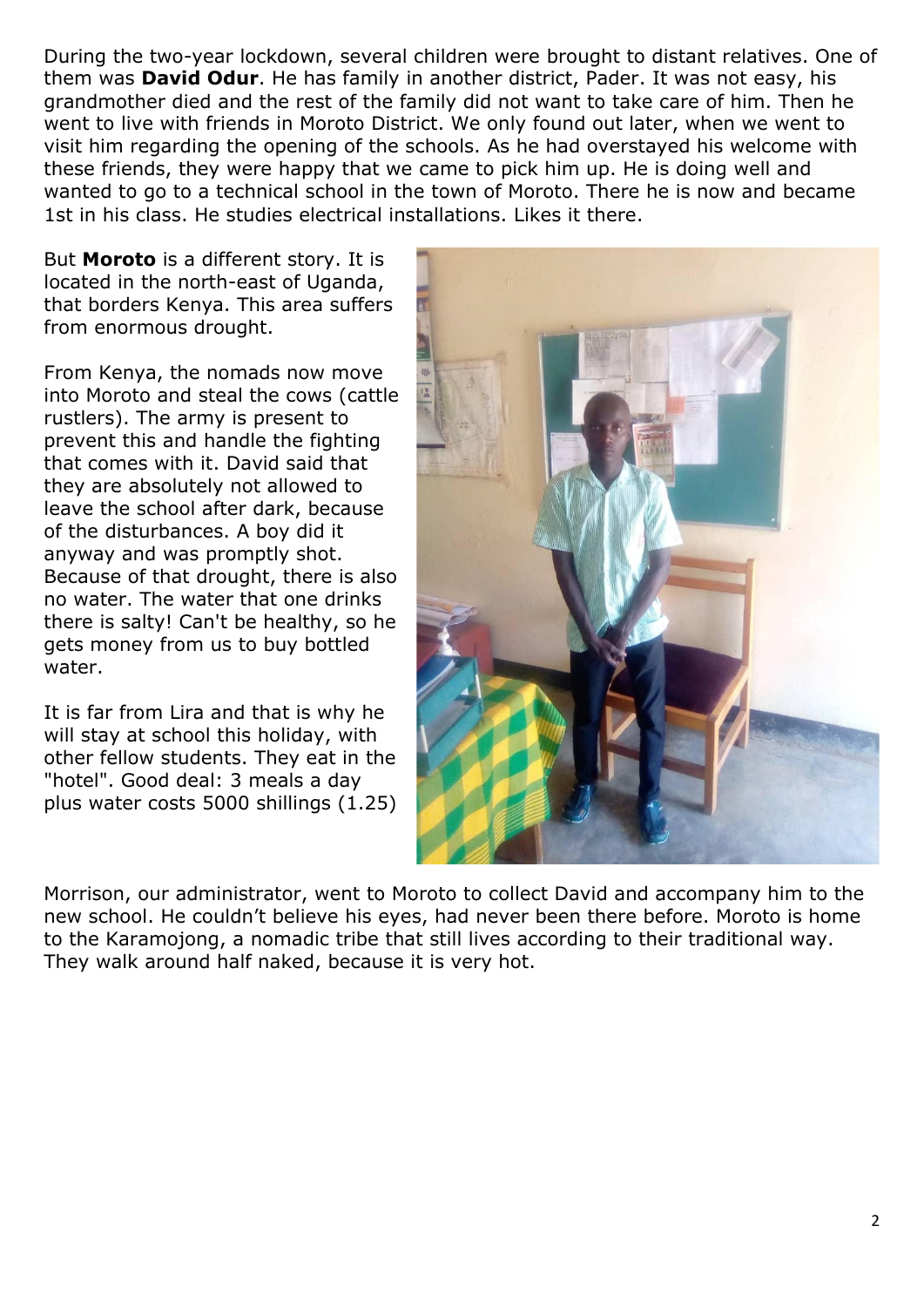

On February 5th, Morrison received a message from **Kizito's** technical school. They are sleeping four to a room there and one of the boys was charging the battery of his phone. This battery exploded and the havoc was great. Fortunately, there were no injuries. However, they had lost everything.

## **The room after the explosion and fire.**

**Bonnie Olwit** has completed his bachelor's degree in finance and accounting. And he has found a job!! Quite an achievement in Uganda. Usually, you have to pay money first, before you are eligible. He will work at a bank as a relationship officer.

The training is now over and he starts April 11. In Lira, so he can continue to live at home for the time being.

Bad news for those of you who use **PayPal** to support us, they have cancelled the account. You could use transferwise to donate. Our account details can be found at the bottom of this letter.